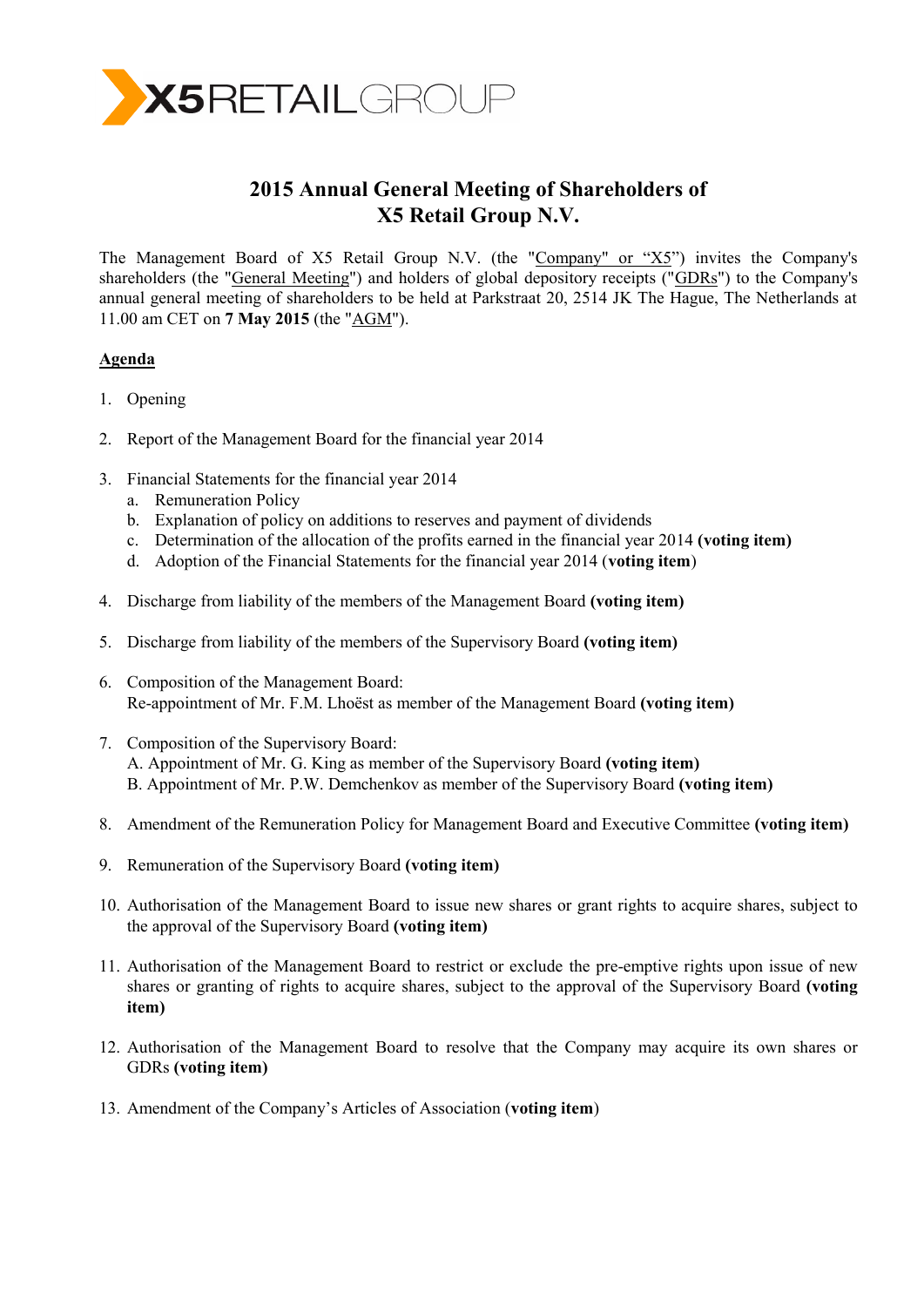

- 14. Appointment of the external auditor for the financial year 2015 **(voting item)**
- 15. Any other business and conclusion

## Record date

Persons with the right to vote and/or the right to attend the AGM are considered to be those persons who on **9 April 2015** after processing of all debit and credit entries up to and including that day (the "Record Date") are registered in one of the registers mentioned hereafter.

The Company's annual report for the financial year 2014 (the "2014 Annual Report"), which includes the Company's balance sheet and profit and loss account with the explanatory notes (the "2014 Financial Statements"), as well as a copy of the proposed amendment of the Articles of Association, are available on the Company's website [www.x5.ru](http://www.x5.ru/) and will also be deposited for inspection by the shareholders and other persons entitled to attend the AGM at the Company's offices in Amsterdam, The Netherlands and are available free of charge. Copies will also be available for inspection at the AGM.

The shareholders' register of the Company in Amsterdam, The Netherlands, has been designated as register to certify the shareholders entitled to vote on the shares. The shareholders identified as entitled to vote on the basis of the shareholders register of the Company on the Record Date may exercise their rights to vote and attend the AGM. These shareholders may also exercise their rights to vote and/or attend the AGM by a written proxy, in the English language, duly executed and legalised in accordance with the laws of the country where the proxy is issued. Proxy holders must present their written proxy at the AGM.

The register of GDR holders maintained by The Bank of New York Mellon (the "Depositary") indicates the persons entitled to GDRs on the Record Date and entitled to give voting instructions to the Depositary pursuant to Article 12 of the GDR Terms and Conditions. GDR holders may instruct the Depositary with regard to the exercise of voting rights with respect to Deposited Shares (as defined in the GDR Terms and Conditions) by completing, signing and returning to the Depositary the relevant voting documentation forwarded by the Depositary to the GDR holders. The deadline for providing instructions to the Depositary will be specified by the Depositary in the information provided to GDR holders. The Depositary will procure the exercise of voting instructions received from GDR holders by the relevant deadline in accordance with the GDR Terms and Conditions and the normal processes of the Depositary.

Alternatively, GDR holders who wish to vote in person at the AGM will, on request, be granted an exclusive proxy to do so by the Depositary. A GDR holder to whom such exclusive proxy has been granted must notify the Management Board of the Company of their intention to attend and vote at the AGM and must provide the Management Board with a copy of such proxy at least five (5) days prior to the AGM. GDR holders who intend to vote in this manner must provide sufficient proof of identification on admission to the AGM. In addition, if the exclusive proxy has been granted by the Depositary to a GDR holder which is a legal entity, the person who represents such legal entity at the AGM must provide sufficient proof that he is duly authorised to do so by means of a statement from a local lawyer or notary admitted to practice in the jurisdiction of the GDR holder, duly executed and legalised in accordance with the laws of such jurisdiction.

Amsterdam, 26 March 2015

The Management Board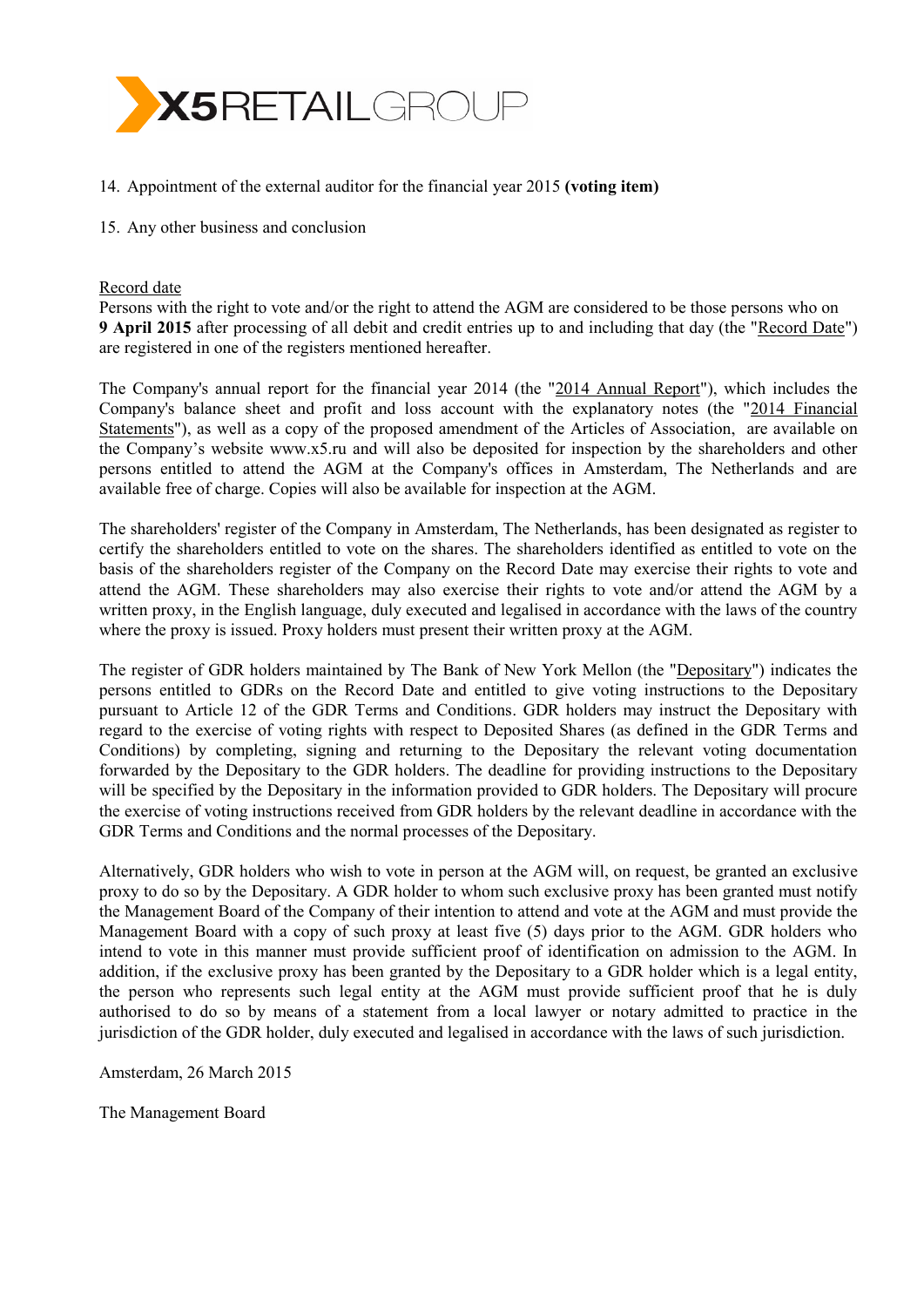

## **Explanatory Notes to the Agenda**

#### **2. Report of the Management Board for the financial year 2014**

This agenda item includes an account of the financial year 2014, including the report of the Supervisory Board.

#### **3a. Remuneration Policy**

In accordance with article 2:135 paragraph 5a of the Dutch Civil Code the Remuneration Policy is dealt with and explained as a separate agenda item. The Remuneration Policy for the members of the Management Board has been approved at the Annual General Meeting of Shareholders on 29 April, 2013. The proposed amendment of the Remuneration Policy for the year 2015 and beyond is described under agenda item 8.

#### **3b. Explanation of policy on additions to reserves and payment of dividends**

The Management Board will give an explanation to the General Meeting of the dividend and reservation policy of the Company.

#### **3c. Determination of the allocation of the profits earned in the financial year 2014**(voting item)

The Supervisory Board proposes to the General Meeting to transfer the result for the financial year 2014 to the other reserves of the Company.

#### **3d. Adoption of the Financial Statements for the financial year 2014** (voting item)

It is proposed to the General Meeting to adopt the 2014 Financial Statements. The 2014 Financial Statements are included in the 2014 Annual Report which is deposited for inspection by the shareholders and other persons entitled to attend the AGM at the Company's offices in The Hague, The Netherlands. Copies of the 2014 Annual Report are available on-line on the Company's website, and will also be available for inspection at the AGM.

#### **4. Discharge from liability of the members of the Management Board** (voting item)

It is proposed to the General Meeting to discharge the members of the Management Board in office in 2014 from all liability in relation to the exercise of their duties in the financial year 2014, to the extent that such exercise is apparent from the 2014 Financial Statements or other public disclosures prior to the adoption of the 2014 Financial Statements.

## **5. Discharge from liability of the members of the Supervisory Board** (voting item)

It is proposed to the General Meeting to discharge the members of the Supervisory Board in office in 2014 from all liability in relation to the exercise of their duties in the financial year 2014, to the extent that such exercise is apparent from the 2014 Financial Statements or other public disclosures prior to the adoption of the 2014 Financial Statements.

## **6. Composition of the Management Board: re-appointment of Mr. F.M. Lhoëst as member of the Management Board and Company Secretary** (voting item)

The Supervisory Board proposes to re-appoint Mr. Frank Lhoëst as member of the Management Board and Company Secretary for another four-year period ending on the day of the annual general meeting of shareholders to be held in 2019.

Frank Lhoëst (9 March 1962), a Dutch national, was appointed as Company Secretary and member of the Management Board of X5 on 5 November 2007, and re-appointed for a second term in 2011. Previously, Mr. Lhoëst has held several positions at Intertrust Group, from account manager in the Netherlands Antilles to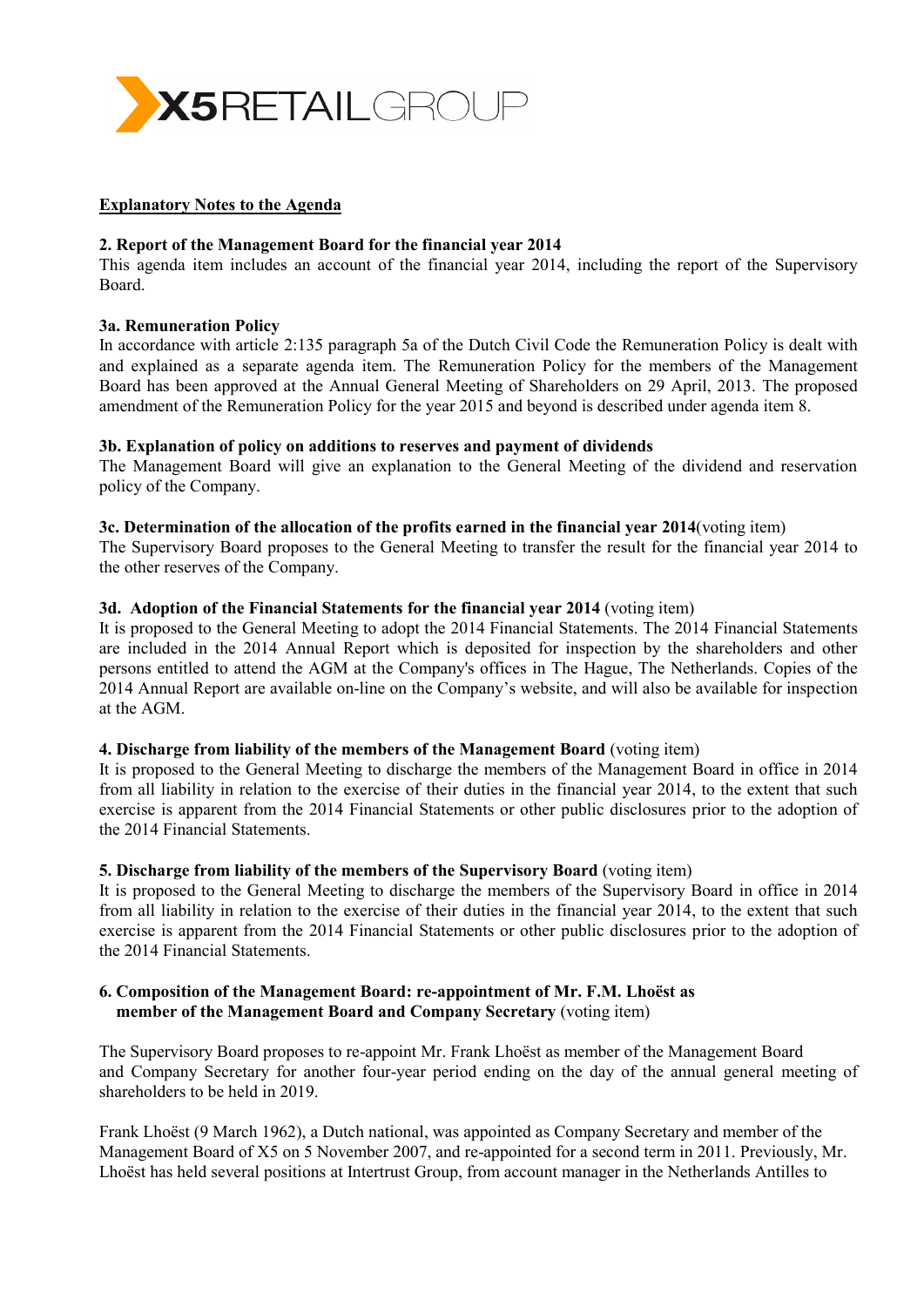

founder and director of the Intertrust office in Vienna, Austria. In 2002, Mr. Lhoëst established the Intellectual Property Group of Intertrust in the Netherlands. Mr. Lhoëst graduated from the Leiden University with a degree in Law.

Mr. Lhoëst's remuneration shall be determined by the Supervisory Board within the scope of the Company's remuneration policy adopted by the General Meeting. In accordance with provision II.2.14 of the Dutch Corporate Governance Code the main elements of Mr. Lhoëst's contract with the Company are available on the Company's website www.x5.ru.

# **7. Composition of the Supervisory Board**

## **7A. Appointment of Mr. Geoff King as member of the Supervisory Board** (voting item)

The Supervisory Board proposes to appoint Mr. King as member of the Supervisory Board for a term ending on the day of the annual general meeting of shareholders to be held in 2019, which is the fourth year after the year of the appointment.

Geoffrey King (6 July 1965) is a British national. He has extensive financial and retail experience, including almost 22 years at Tesco PLC where he held various finance positions, including CFO for Tesco Ireland, Tesco International and Tesco Poland. More recently he was the Group CFO of Maxis Communications Berhad, a major telecoms operator in Malaysia and India, and for the past ten months has been an advisor to the X5 CEO whilst picking up a detailed understanding of the Company's activities.

The Supervisory Board recommends to appoint Mr. King in view of his proven track record in the food retail industry, and his knowledge and experience in reporting, disclosure and communication matters in listed companies. Mr. King has no shareholding in the Company.

## **7B. Appointment of Mr. Peter Demchenkov as member of the Supervisory Board** (voting item)

The Supervisory Board proposes to appoint Mr. Demchenkov as member of the Supervisory Board for a term ending on the day of the annual general meeting of shareholders to be held in 2019, which is the fourth year after the year of the appointment.

Peter Demchenkov (28 September 1973), a Russian national, is CEO of ALIDI, a leading provider of distribution and logistics services in Russia. From 2004 to 2005 he was Development Director of the Investment bank CIT Finance, and from 1997 to 2004 Peter worked in Procter & Gamble's Business Development Department in Eastern Europe. Peter graduated from the St-Petersburg Polytechnical University with a degree in Technical Cybernetics.

The Supervisory Board recommends to appoint Mr. Demchenkov in view of his broad experience in the FMCG industry in Russia, in particular in the fields of logistics and distribution. Mr. Demchenkov has no shareholding in the Company.

As per the date of the AGM Mr. David Gould, Mr. Alexander Tynkovan and Mr. Alexander Malis will step down from the Supervisory Board. Subject to the appointment of Mr. Geoff King and Mr. Peter Demchenkov, the Supervisory Board shall be composed of 7 members. Going forward, the Supervisory Board may nominate additional candidate board members to strengthen its independence and expertise.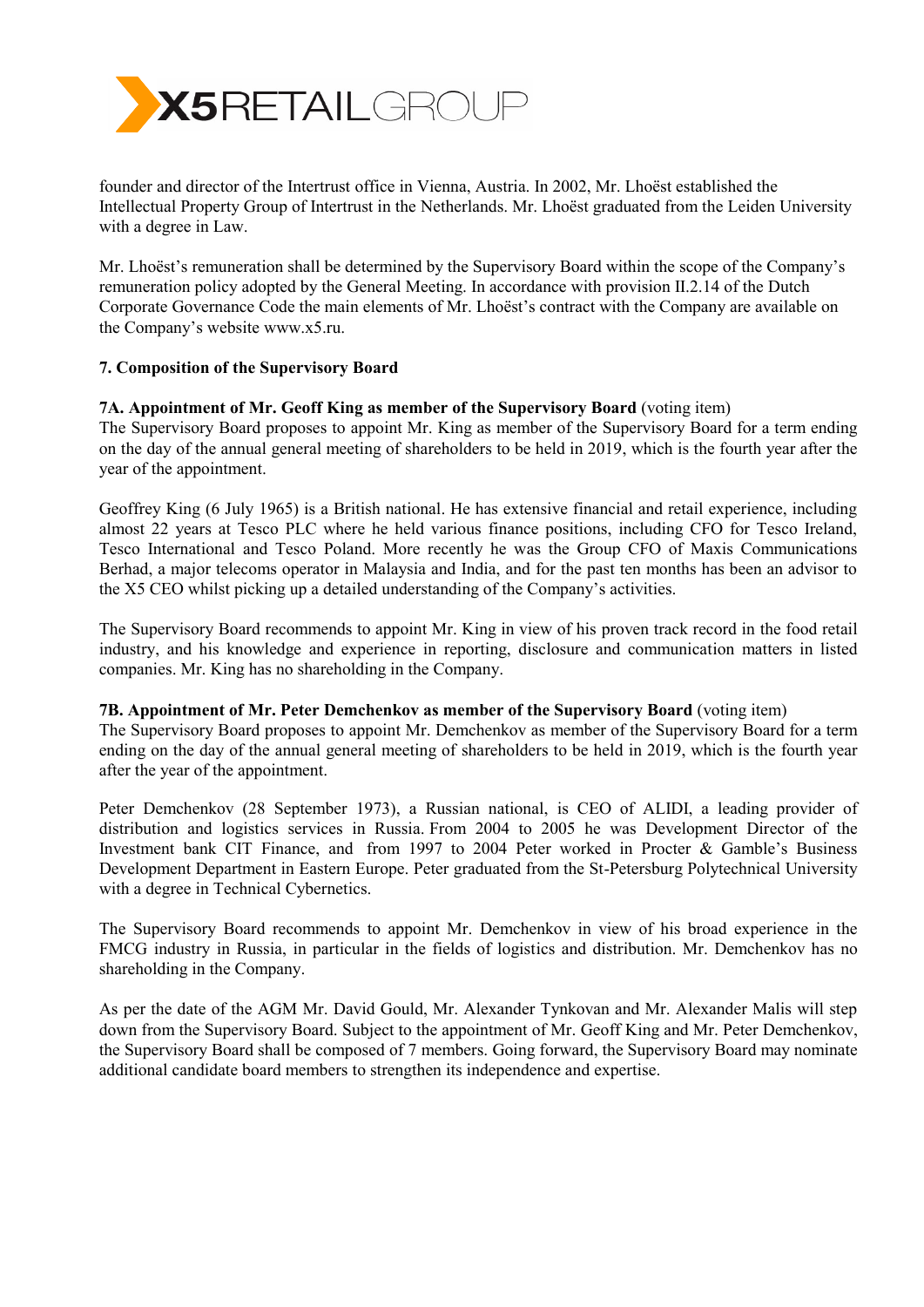

# **8. Amendment of the Remuneration Policy for Management Board and Executive Committee**

In order to enhance the link between executive remuneration and the Company's performance, in support of the Company's strategic plan approved in 2014, it is proposed to substitute the current deferred cash incentive plan by an annual cash incentive and a cash-based long-term incentive plan, both effective as per 1 January 2015.

## Annual Cash Incentive Plan

The annual incentive for members of the Management Board and Executive Committee rewards both quantitative financial indicators and individual targets. The on-target pay-out as a percentage of base salary is 100%, contingent on full achievement of the objectives, with a cap at 140% in case of exceptional performance.

The Supervisory Board sets the annual incentive targets -and their weight- at the beginning of each financial year, as well as performance ranges, i.e. the value below which no pay-out will be made (the threshold), the on-target value and the maximum pay-out level. The quantitative financial indicators include net sales and EBITDA. The individual targets include targets related to divisional performance, mission-related or key project-related targets, as well as qualitative behavioral targets.

Both the financial and individual performance measures are considered success factors for the Company in the short term, while also contributing to the achievement of the long-term objectives of the Company. X5 does not disclose the actual targets set, or the required performance levels, as this qualifies as commercially sensitive information.

## Cash-Based Long-Term Incentive Plan

The long-term incentive plan is a plan in two stages of consecutively three (2015-2017) and two (2018-2019) years. The plan awards the Company's senior executives and other key employees for the achievement of ambitious goals during each applicable performance cycle. These goals reflect the Company's strategic direction approved in 2014. The primary indicator considered by the Supervisory Board for this incentive program is based on the relative performance of specific revenue targets, with an EBITDA threshold in each performance cycle.

For each stage the size of the long-term incentive pool is determined as a percentage of EBITDA. Cash awards under the long-term incentive plan are payable upon achievement of the targets set for each stage, subject to employment with the group and approval of the Supervisory Board. The size of individual cash awards in each relevant stage is based on the total annual remuneration of the participant at the beginning of the stage, and a performance rate reflecting the level of individual performance under the annual cash incentive plan.

Scenario analyses are prepared regularly to estimate possible future pay-out levels. These analyses are included in the annual evaluation of the Remuneration Policy performed by the Nomination and Remuneration Committee.

All other features of the Remuneration Policy remain unchanged.

## **9. Remuneration of the Supervisory Board** (voting item)

# Extraordinary compensation

Subject to approval of the General Meeting of Shareholders, the Supervisory Board proposes that the following Supervisory Board members each receive an additional compensation for extraordinary time and efforts spent on key strategic projects in relation to the Company's ongoing transition during 2014.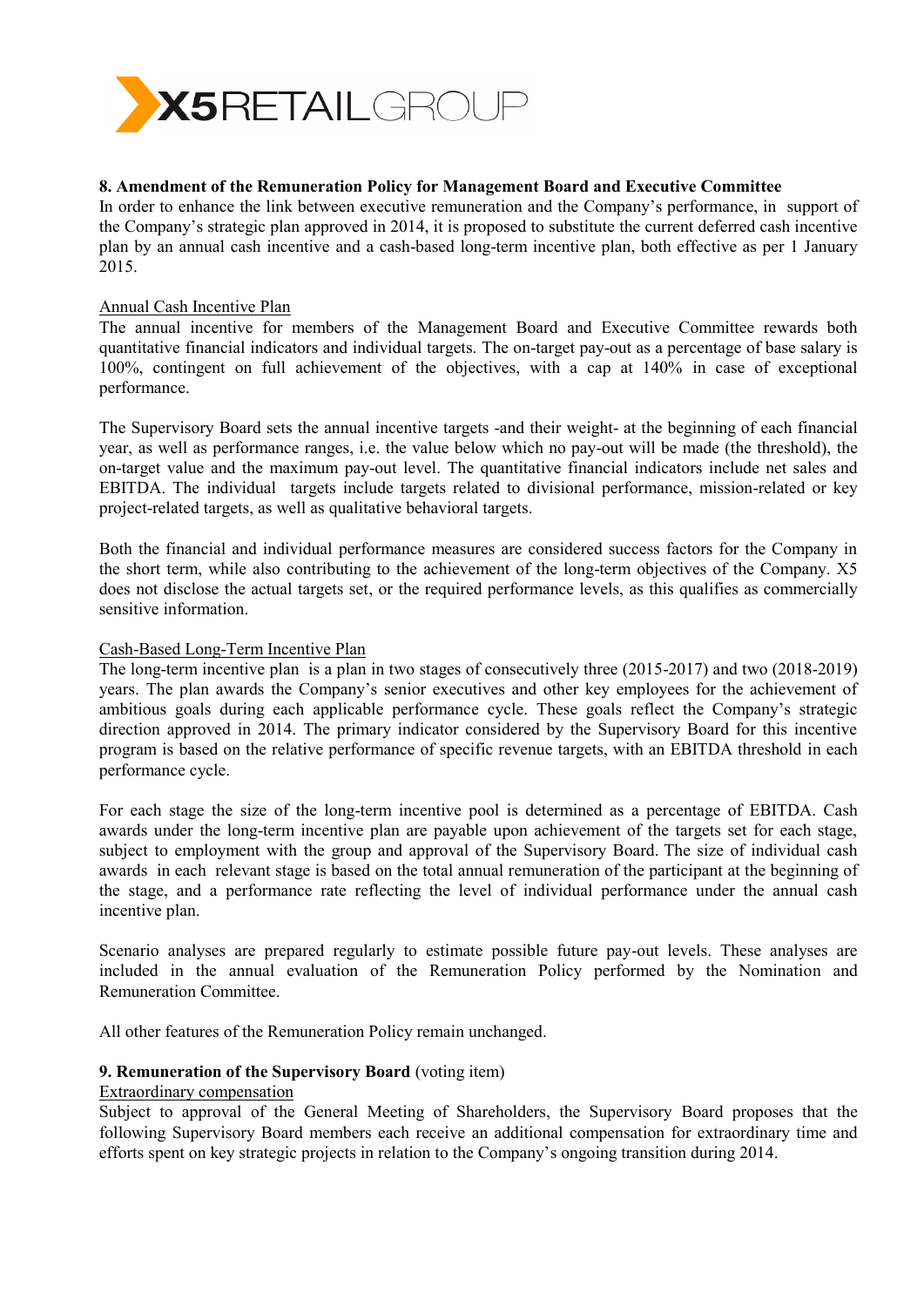

*Extraordinary compensation overview for members of the Supervisory Board (in USD):*

| Remuneration |
|--------------|
| 150,000      |
| 150,000      |
| 420,000      |
|              |

## Annual grant of Restricted Stock Units to independent members of the Supervisory Board

It is proposed to the General Meeting that under the Restricted Stock Unit Plan, the independent Supervisory Directors Christian Couvreux, Igor Shekhterman, Pawel Musial, Geoff King and Peter Demchenkov shall be granted a number of Restricted Stock Units (RSUs) with award date 19 May 2016, equal to 100% of the gross annual remuneration -excluding extraordinary compensation- of the relevant Supervisory Director, divided by the average market value of one GDR as of 19 May 2015. Under the rules of the plan, the average market value is defined as the volume weighted average price of a GDR over the thirty calendar days immediately preceding 19 May 2015. The volume weighted average price is calculated using the closing price of a GDR taken from the Official List of the London Stock Exchange.

The award is subject to the relevant Supervisory Director holding office during the period until the award date. The awarded RSUs will vest on 19 May 2018, followed by a lock-in period ending on 19 May 2020.

#### **10. Authorisation to issue shares** (voting item)

It is proposed to the General Meeting to authorize the Management Board for a period of 18 months from the date of this AGM, i.e. until and including 7 November 2016, to issue shares or grant rights to acquire shares, subject to the approval of the Supervisory Board. The authority to issue shares or to grant rights to acquire shares is intended for the issue of shares or the granting of rights to acquire shares in respect of the Company's share-based compensation plans and to provide the possibility to react in a timely and flexible manner in respect of the financing of the Company. Resolutions to issue shares or grant rights to acquire shares are subject to Supervisory Board approval. This proposal is made in accordance with article 6 paragraph 1 of the Articles of Association and article 2:96 of the Dutch Civil Code. In accordance with current corporate governance practices the proposal is limited to a period of 18 months from the date of this AGM, i.e. until and including 7 November 2016, and to a maximum of 10% of the issued share capital. This authorisation also applies to the issue of new GDRs, or rights to subscribe for new GDRs. One GDR represents 0.25 share of the Company. When this authorization shall be approved, the current authorization shall no longer be utilized.

## **11. Authorisation to restrict or exclude pre-emptive rights** (voting item)

It is proposed to the General Meeting to authorize the Management Board for a period of 18 months from the date of this AGM, i.e. until and including 7 November 2016, to restrict or exclude, subject to the approval of the Supervisory Board, pre-emptive rights in relation to the issue of shares or the granting of rights to acquire shares. This proposal is made in accordance with article 7 paragraph 3 of the Articles of Association and article 2:96a of the Dutch Civil Code. In accordance with the proposal under agenda item 10, this proposal is limited to a period of 18 months from the date of this AGM and until and including 7 November 2016. Pursuant to the Articles of Association, if less than 50% of the issued and outstanding capital is represented, this proposal can only be adopted by a majority of at least two-thirds of the votes cast. If 50% or more of the issued and outstanding capital is represented, a simple majority is sufficient to adopt this proposal. When this authorization shall be approved, the current authorization shall no longer be utilized.